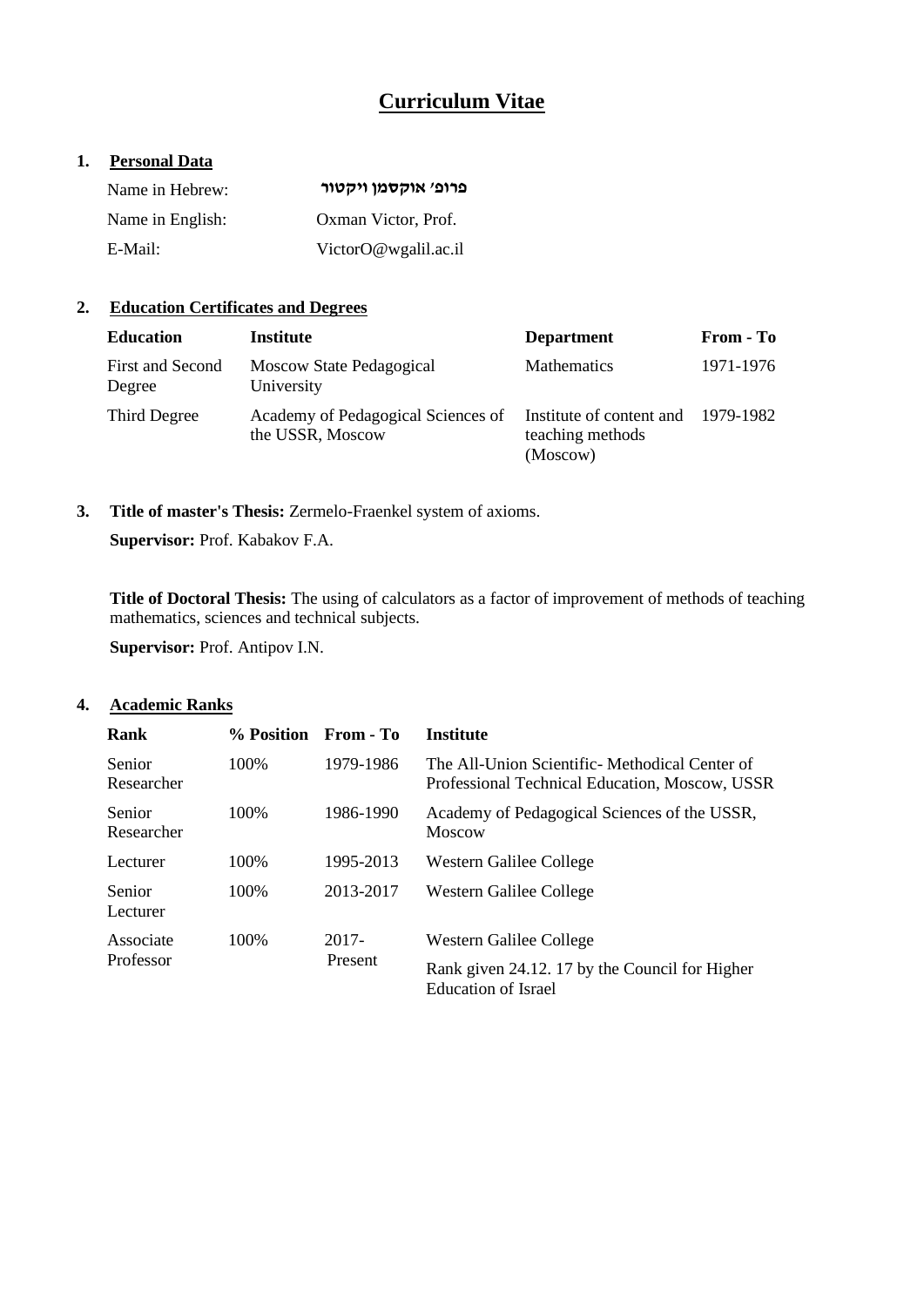## **5. Grants and Awards**

| Year        | Name of Grant/Award                          |
|-------------|----------------------------------------------|
| <b>2000</b> | Teaching excellence, Western Galilee College |
| 2016        | Teaching excellence, Western Galilee College |

## **6. Active Participation in Conferences (Only from 2001)**

| <b>Date</b> | <b>Name of Conference</b>                                                                                                                        | <b>Place of</b>         | <b>Subject of Conference/</b>                    |  |
|-------------|--------------------------------------------------------------------------------------------------------------------------------------------------|-------------------------|--------------------------------------------------|--|
|             |                                                                                                                                                  | <b>Conference</b>       | <b>Role at Conference/</b>                       |  |
|             |                                                                                                                                                  |                         | <b>Comments</b>                                  |  |
| 2014        | Atiner's 8th Annual International<br>Conference on Mathematics &<br>Statistics: Education &<br>Applications                                      | Athens                  | Mathematics & Math.<br><b>Education/Lecturer</b> |  |
| 2015        | Atiner's 9th Annual International<br>Conference on Mathematics &<br>Statistics: Education &<br>Applications                                      | Athens                  | Mathematics & Math.<br><b>Education/Lecturer</b> |  |
| 2016        | 17th International Conference on<br>Geometry and Graphics. (ICGG<br>2016).                                                                       | <b>Beijing</b>          | Geometry/Lecturer                                |  |
| 2016        | 7th Central- and Eastern European<br>Conference on Computer Algebra<br>and Dynamic Geometry Systems<br>in Mathematics Education<br>(CADGME 2016) | Targu Mures,<br>Romania | Mathematics & Math.<br><b>Education/Lecturer</b> |  |
| 2017        | The 11th Asian Forum on Graphic<br>Science (AFGS 2017)                                                                                           | Tokyo                   | Geometry/Lecturer                                |  |
| 2018        | 18th International Conference on<br>Geometry and Graphics. (ICGG<br>2018).                                                                       | Milan                   | Geometry/Lecturer                                |  |

## **7. Positions Held**

| <b>From-To</b> | <b>Institute</b>        | <b>Position</b>     | % Position |
|----------------|-------------------------|---------------------|------------|
| 1995-2013      | Western Galilee College | Lecturer            | 100\%      |
| 2013-2017      | Western Galilee College | Senior Lecturer     | 100%       |
| 2017-Present   | Western Galilee College | Associate Professor | 100\%      |

## **8. Scientific Areas of Specialization**

Mathematics and Math. Education

## **9. Academic Profile**

**Research topics 1979-1990:**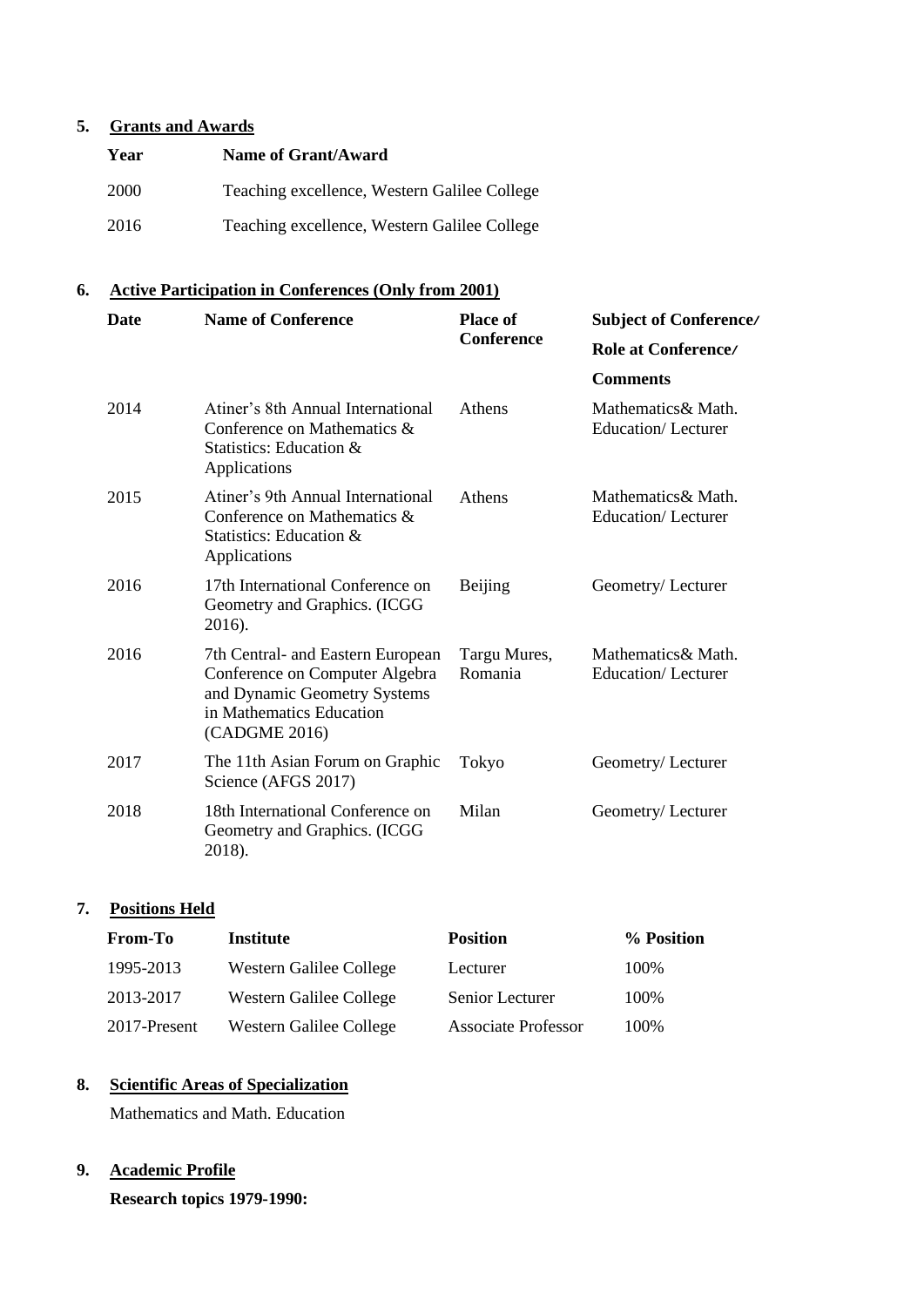Developing methods of teaching science and technological subjects with usage of microcalculators and computers.

### **Current research topics (from 1990 until now):**

- 1. Math Education. Using Dynamic Geometry Software in the teaching and learning of geometry: loci, geometric inequalities, extremal problems in geometry, conserved properties and others. Problems for enrichment of Mathematics Teacher Education in the field of geometry: various solution methods for the same problem, combination of traditional tools and dynamic software in teaching geometry, teaching triangle properties when some of its elements are given. Proofs without words.
- 2. Geometry. Triangle Geometry; Geometric Inequalities; Especial Geometrical Constructions.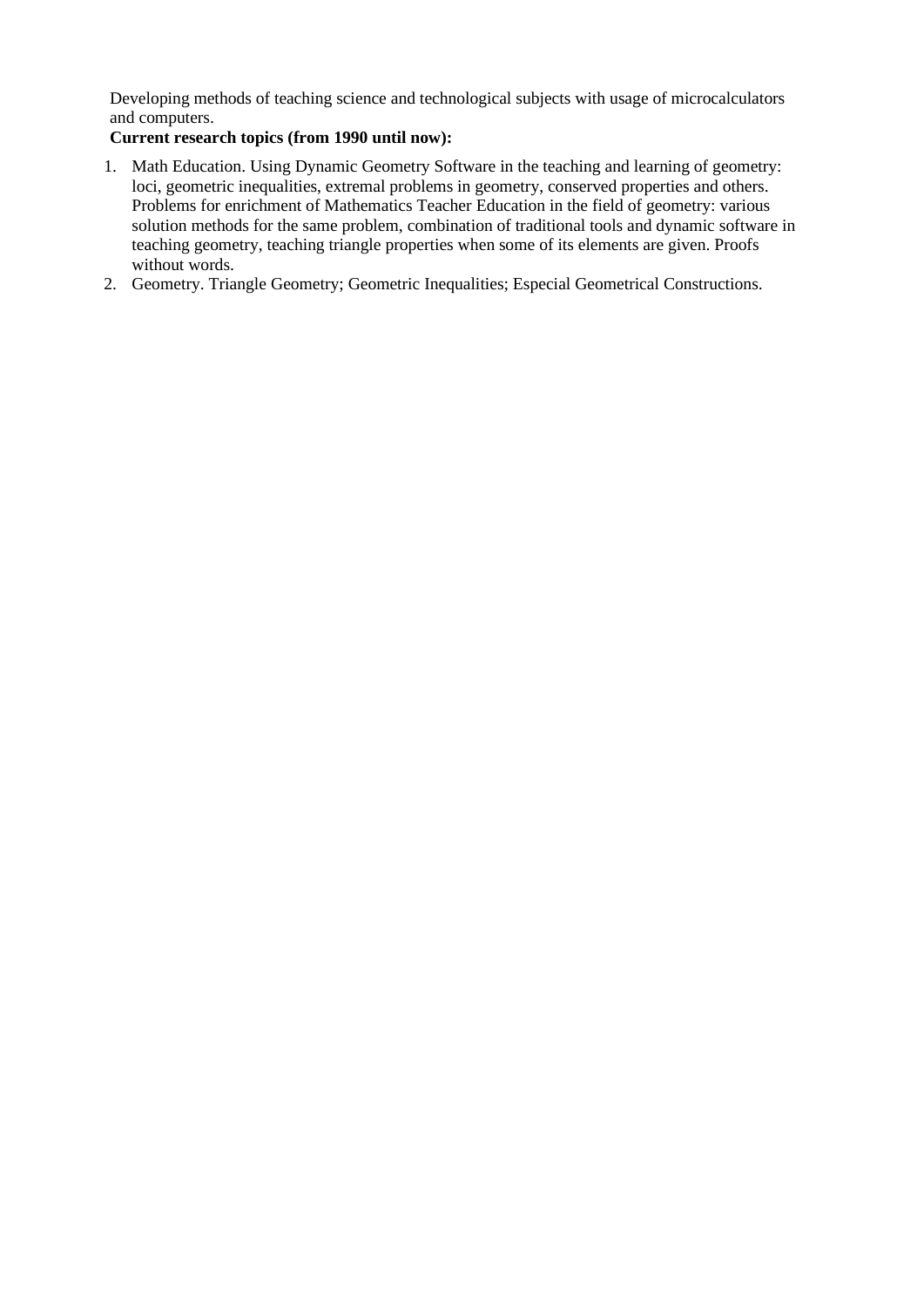## **Publications**

#### **Victor Oxman, Prof.**

#### **(\* publications since last promotion)**

#### **A. Ph.D. Dissertation**

**Oxman**, V. (1982). The using of microcalculators as a factor of improvement of methods of teaching mathematics, sciences and technical subjects. 260 p. Academy of Pedagogical Sciences of the USSR, Institute of content and teaching methods. Moscow (Russian).

**Supervisor:** Prof. Antipov I.N.

#### **B. Articles in Refereed Journals**

#### **1.Published**

- 1. **Oxman**, V., & Pashkova, L. (1980). Microcalculators to a teaching and educational process*. Professional Technical Education*, *5*, 40-41. (Russian).
- 2. **Oxman**, V. (1981). The applied aspects of using of microcalculators. *Professional Technical Education, 10,* 18-19. (Russian).
- 3. **Oxman**, V. (1983). Microcalculator in the system of professional-technical education. *Mathematics at School, 5*, 30-31. (Russian).
- 4. **Oxman**, V. (1983). Microcalculators a typical theme*. Professional Technical Education*, *11*, 26-27. (Russian).
- 5. Krass, E., & **Oxman**, V. (1985). Informatics: the fo11owing Step. *Professional Technical Education, 9*, 10-11. (Russian).
- 6. Kuznezov, A., & **Oxman**, V. (1985). "Hotspots" of Informatics. *Professional Technical Education*, *11,* 16-18. (Russian).
- 7. Kuznezov, J., & **Oxman**, V. (1986). Calculator-welder. *Science & Life*, *10*, 57. (Russian).
- 8. **Oxman**, V. (1986). The fulcrum. *Professional Technical Education*, *2,* 18-20. (Russian).
- 9. **Oxman**, V., & Pilipenko, V. (1987). Computers and aesthetics. *Professional Technical Education*, *10,* 18-19. (Russian).
- 10. **Oxman**, V., & Kuznezov, J. (1987). The new computer. *Professional Technical Education*, *12,* 23. (Russian).
- 11. **Oxman**, V., & Oxman, L. (1988). Robot the executor of algorithm. *Primary School*, *12*, 37-38. (Russian).
- 12. **Oxman**, V., & Kuznezov, J. (1988). Calculator-voltmeter. *Science & Life, 8*, 93. (Russian).
- 13. **Oxman**, V., & Pilipenko, V. (1988). Where is vector directed? *Professional Technical Education*, *7,* 61; 66-67. (Russian).
- 14. **Oxman**, V., & Pilipenko, V. (1988). Computers at School. *Soviet Pedagogics*, *9*, 68-73. (Russian).
- 15. **Oxman**, V. (1988). The didactic potentialities of the programmed toy. *Mathematics at School*, *2*, 81-82. (Russian).
- 16. **Oxman**, V. (1988). Use of computer in studying of exponential function. *Mathematics at School, 5*, 81-82. (Russian).
- 17. **Oxman**, V. (1989). The problems of productive labor of students in Conditions of using computers in education. *The New Researches in Pedagogical Sciences*, *1*, 65-68.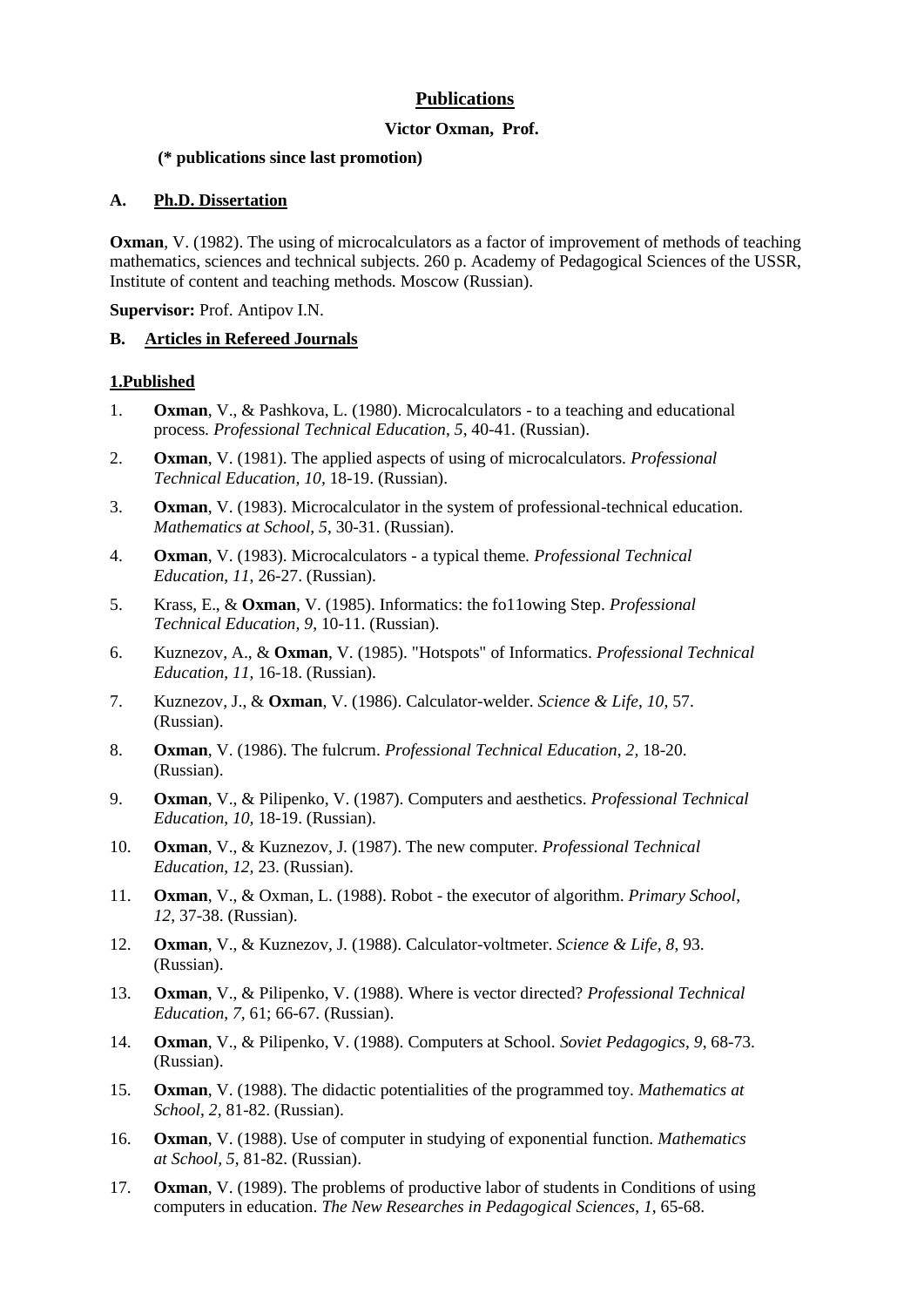(Russian).

- 18. **Oxman**, V. (1989). Computer constructs a graph. *Mathematics at School*, *5*, 161-162. (Russian).
- 19. **Oxman**, V. (1989). And Computer "is resting". *Professional Technical Education*, *10*, 42-45. (Russian).
- 20. **Oxman**, V., & Oxman, L. (1990). The development of algorithmical culture of the Younger schoolboys in conditions of computers. *The New Researchers in Pedagogical Sciences, 2*, 52-55. (Russian).
- 21. **Oxman**, V. (1990). The development of creative activities of students in Conditions of using computers. *People's Education*, *8*, 52-56. (Russian).
- 22. **Oxman**, V. (1990). The computer literacy and vocational competence. *Soviet Pedagogics*, *4,* 68-69. (Russian).
- 23. **Oxman**, V., & Stupel, M. (1995). Problem Proposal # 2067. *Crux Mathematicorum, Canadian Mathematical Society*, *7*, 235.
- 24. **Oxman**, V. (1995). Problem Proposal # 2036. *Crux Mathematicorum, Canadian Mathematical Society, 4*, 130.
- 25. **Oxman**, V. (1995). Problem Proposal # 541. *The College Mathematical Journal*, *26(1),* 66.
- 26. **Oxman**, V., & Stupel, M. (1995). Teaching probability through demonstrative games and practice. *The Shaanan College Annual,* 86-94. (Hebrew).
- 27. Stupel, M., & **Oxman**, V. (1996). Geometrical constructions as a tool for mind development and creativity. *The Shaanan College Annual,* 95-108. (Hebrew).
- 28. Stupel, M., & **Oxman**, V. (1996). Geometrical constructions using only a ruler. *The Amit Annual,* 37-52. (Hebrew).
- 29. **Oxman**, V. (1996). Problem Proposal # 2188. *Crux Mathematicorum, Canadian Mathematical Society*, *7*, 320.
- 30. **Oxman**, V. (1996). Problem Proposal # 2142. *Crux Mathematicorum, Canadian Mathematical Society*, *4*, 170.
- 31. **Oxman**, V. (1996). Problem Proposal # 2109. *Crux Mathematicorum, Canadian Mathematical Society, 1,* 34.
- 32. Stupel, M., & **Oxman**, V. (1996). Geometric construction with the straightedge alone. *Ale,18*, 41-46. . (Hebrew).
- 33. **Oxman**, V. (1997). Problem Proposal # 2251. *Crux Mathematicorum, Canadian Mathematical Society*, *5*, 300.
- 34. **Oxman**, V. (1997). Problem Proposal # 2240*. Crux Mathematicorum, Canadian Mathematical Society*, *4*, 243.
- 35. **Oxman**, V. (1997). Problem Proposal # 2236. *Crux Mathematicorum, Canadian Mathematical Society*, *3*, 169.
- 36. **Oxman**, V. (1997). Problem Proposal # 2234. *Crux Mathematicorum, Canadian Mathematical Society, 3*, 168.
- 37. **Oxman**, V. (1997). Problem Proposal # 2218. *Crux Mathematicorum, Canadian Mathematical Society*, *2*, 110.
- 38. **Oxman**, V. (1997). Problem Proposal # 2213. *Crux Mathematicorum, Canadian Mathematical Society*, *1,* 48.
- 39. **Oxman**, V. (1997). Problem Proposal # 2287. *Crux Mathematicorum, Canadian Mathematical Society, 8,* 501.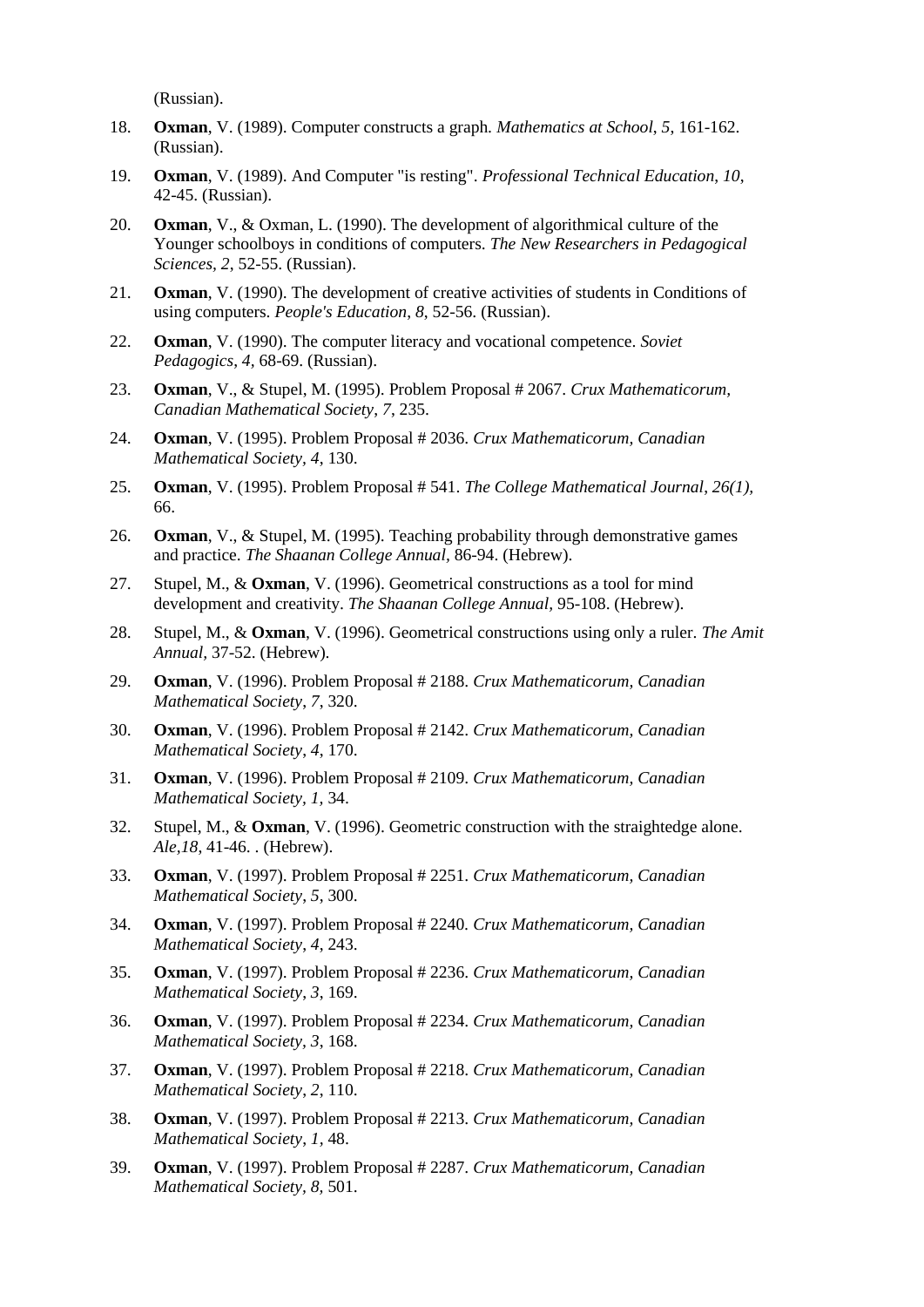- 40. **Oxman**, V. (1997). Problem Proposal # 2288. *Crux Mathematicorum, Canadian Mathematical Society, 8,* 501.
- 41. **Oxman**, V. (1998). Problem Proposal # 2365. *Crux Mathematicorum, Canadian Mathematical Society*, *6,* 363.
- 42. **Oxman**, V. (1999). Problem Proposal # 2466. *Crux Mathematicorum, Canadian Mathematical Society*, *6,* 367.
- 43. **Oxman**, V. (2000). Extended signs of division. *Strong Number*, *19*, 37-40. (Hebrew).
- 44. **Oxman**, V. (2000). The Maximal Area of a Fan. *Mathematical Education*, *4(15),* 51-55. (Russian).
- 45. **Oxman**, V. (2001). Problem Proposal # 2628. *Crux Mathematicorum, Canadian Mathematical Society*, *3*, 214.
- 46. **Oxman**, V. (2003). Congruence of Triangles by a side and two adjacent angle Bisectors. *Mathematical Education*, *4(27),* 75-79. (Russian).
- 47. **Oxman**, V. (2004). On the Existence of Triangle with Given Lengths of One Side and Two Adjacent Angle Bisectors. *Forum Geometricorum*, *4*, 215-218.
- 48. **Oxman**, V. (2005). On the Existence of Triangles with Given Circumcircle, in circle and One Additional Element. *Forum Geometricorum*, *5*, 165-171.
- 49. **Oxman**, V., & Oxman, L. (2005). Mutual transformation of figures with equal areas. *The Shaanan College Annual,* 217-223. (Hebrew).
- 50. **Oxman**, V. (2005). Problem Proposal # M192. *Crux Mathematicorum, Canadian Mathematical Society*, *3*, 139.
- 51. **Oxman**, V. (2005). On the existence of Triangles with Given Lengths of One Side, the Opposite and One Adjacent Angle Bisectors. *Forum Geometricorum*, *5*, 21-22.
- 52. **Oxman**, V., & Oxman, L. (2006). The famous limits and their application in techniques to calculate limits. *The Shaanan College Annual,* 233-245. (Hebrew).
- 53. **Oxman**, V. (2006). Problem Proposal #3107. *Crux Mathematicorum, Canadian Mathematical Society*, *1*, 45.
- 54. **Oxman**, V. (2006). On the Existence of Triangles with Two Prescribed Bisectors and One Prescribed Chevian from the Rest Vertex. *Mathematical Education*, *4(39),* 33-36. (Russian).
- 55. **Oxman**, V. (2007). Problem Proposal #3299. *Crux Mathematicorum, Canadian Mathematical Society*, *8*, 489.
- 56. **Oxman**, V. (2008). A purely geometric proof of the uniqueness of a triangle with prescribed angle bisectors. *Forum Geometricorum, 8*, 197-200.
- 57. **Oxman**, V. (2009). A purely geometric proof of the uniqueness of a triangle with given lengths of one side and two angle bisectors. *Annales Mathematicae et Informaticae, 36*, 175-180.
- 58. **Oxman**, V. (2010). Problem Proposal #3538. *Crux Mathematicorum*, *Canadian Mathematical Society, 3*, 175.
- 59. **Oxman**, V. (2012). Two cevians Intersecting on an Angle Bisector. *Mathematics Magazine, the Mathematical Association of America*, *85(3),* 213-215.
- 60. **Oxman**, V., & Stupel, M. (2013). Why Are the Side Lengths of the Squares Inscribed in a Triangle So Close to Each Other? *Forum Geometricorum, 13,* 113-115.
- *61.* Stupel, M., Fraivert, D., & **Oxman**, V. (2014). Investigating Derivatives by Means of Combinatorial Analysis of the Components of the Function. *International Journal of Mathematical Education in Science and Technology*, *45(6),* 892-904.
- 62. Stupel, M., **Oxman**, V., & Sigler, A. (2014). More on Geometrical Constructions of a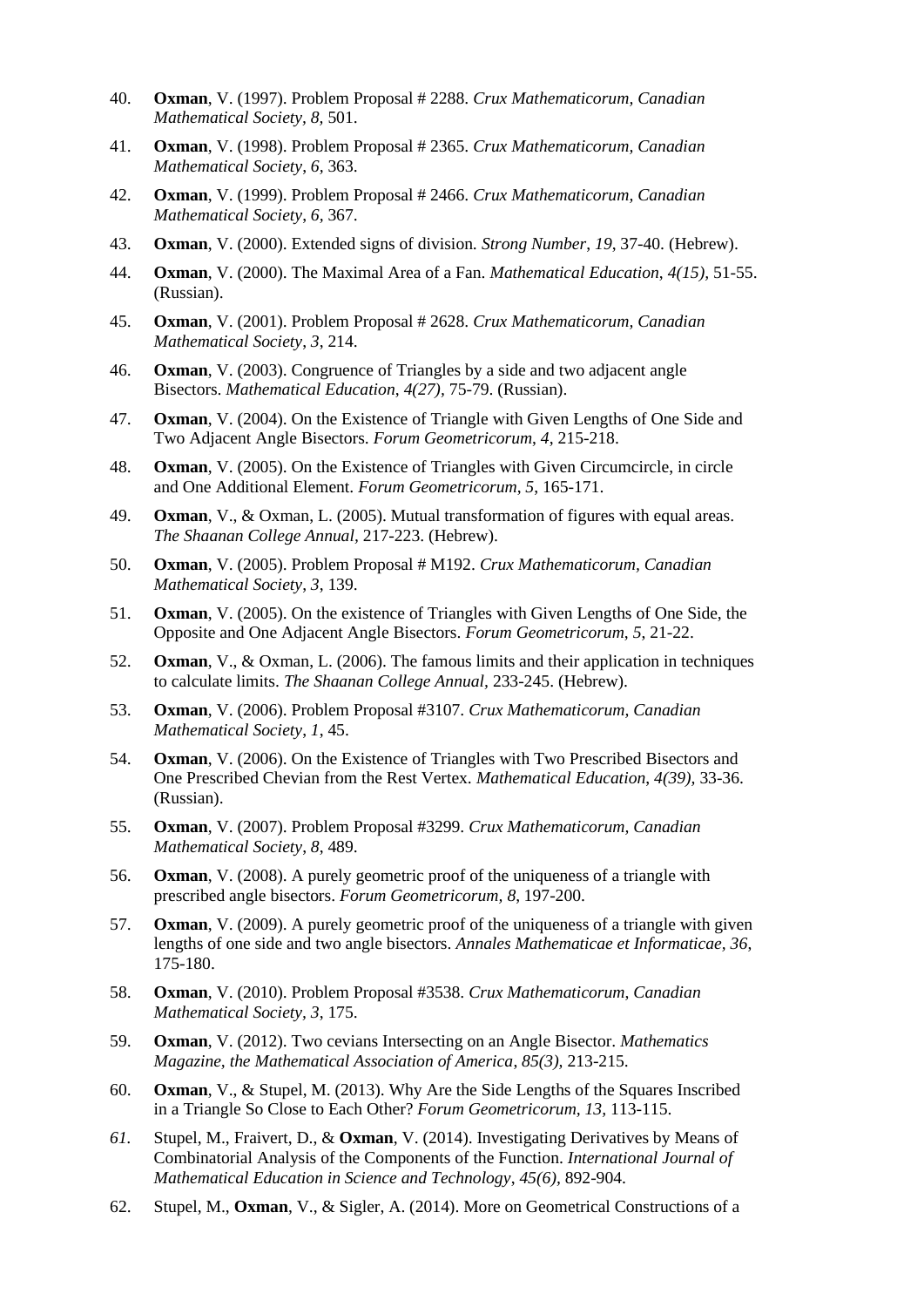Tangent to a Circle with a Straightedge Only. *The Electronic Journal of Mathematics and Technology, 8(1),* 17-30.

- 63. Stupel, M., & **Oxman**, V. (2014). Inductive investigation problem for a geometric construction, performed using both traditional tools and computerized dynamic software. *Far East Journal of Mathematical Education, 12(1),* 85-101.
- 64. **Oxman**, V., & Stupel, M. (2014). Vector algebra as a tool for developing formulas in the trapezoid. *Far East Journal of Mathematical Sciences, 88(2),* 241-256.
- 65. **Oxman**, V., Stupel, M., & Sigler, A. (2014). Geometric constructions for geometric optics using a straightedge only. *Journal for Geometry and Graphics, 18(1),* 73-79.
- 66. **Oxman**, V., Sigler, A & Stupel, M. (2014). Surprising Relations between the Areas of Triangles in the Configuration of Routh's Theorem. *Journal for Geometry and Graphics, 18(2),* 197-201.
- 67. **Oxman**, V., Stupel, M., & Sigler, A. (2015). Finding the center of a circle by constructions using a straightedge only-investigation of cases. *The Electronic Journal of Mathematics and Technology, 9(2),* 138-151.
- 68. **Oxman**, V., & Stupel, M. (2015). Proof without words: An elegant property of an equilateral triangle. *Mathematics Magazine*, *the Mathematical Association of America*, *88(3),* 186.
- 69. **Oxman**, V., Stupel, M., & Sigler, A. (2015). Problem proposal #3909*. Crux Mathematicorum. Canadian Mathematical Society, 40(1),* 31.
- *70.* **Oxman**, V., & Stupel, M. (2015). Some extremum problems related to Morley's theorem. *Far East Journal of Mathematical Sciences. 98(2),* 195-203.
- 71. **Oxman**, V., & Stupel, M. (2015). Elegant special cases of Van Aubel's theorem. *The Mathematical Gazette, 99(545),* 256-262. DOI: <https://doi.org/10.1017/mag.2015.34>
- 72. Segal, R., Stupel, M., & **Oxman**, V. (2015). Dynamic investigation of loci in combination with mathematical proofs in various ways. *The Shaanan College Annual,* 121-140. (Hebrew).
- 73. Segal, R., Stupel, M., & **Oxman**, V. (2015). Dynamic investigation of loci with surprising outcomes and their mathematical explanations. *International Journal of Mathematical Education in Science and Technology, 47(3),* 443-462.
- 74. **Oxman**, V., Stupel, M., & Sigler, A. (2015). Use of Different Representations of Ceva's Theorem for Development of Geometric Properties of a Triangle. *Journal of Mathematical Sciences*, *2*, 81-87.
- 75. Segal, R., Stupel, M., & **Oxman**, V. (2015). Investigation of loci in the Environment Dynamic Geometry - What can we learn from it? *Ale*, *52*, 7-17. (Hebrew).
- 76. **Oxman**, V., Stupel, M., & Sigler, A. (2016). Geometrical shapes allowing the construction of the midpoint of a segment using a straightedge only. *Journal for Geometry and Graphics, 20(1),* 77-85.
- 77. Stupel, M., Segal, R., & **Oxman**, V. (2016). Finding a locus with a conserved property through a combination of mathematical tools and dynamic geometric software. *Australian Senior Mathematics Journal* [ASMJ], 30(1), 25-44.
- 78. Stupel, M., **Oxman**, V., & Sigler, A. (2016). Dynamic investigation of triangles inscribed in a circle, which tend to an equilateral triangle. *International Journal of Mathematical Education in Science and Technology, 48(1),* 149-161.
- 79. **Oxman**, V., Stupel, M., & Segal, R. (2016). On teaching extrema triangle problems using dynamic investigation. *International Journal of Mathematical Education in Science and Technology, 48(2*), 603-616.
- 80. **Oxman**, V., & Stupel, M. (2016). A Dynamic Investigation of Geometric Properties Proofs Without Words. *Learning and Teaching Mathematics* (a Journal of AMESA- The Association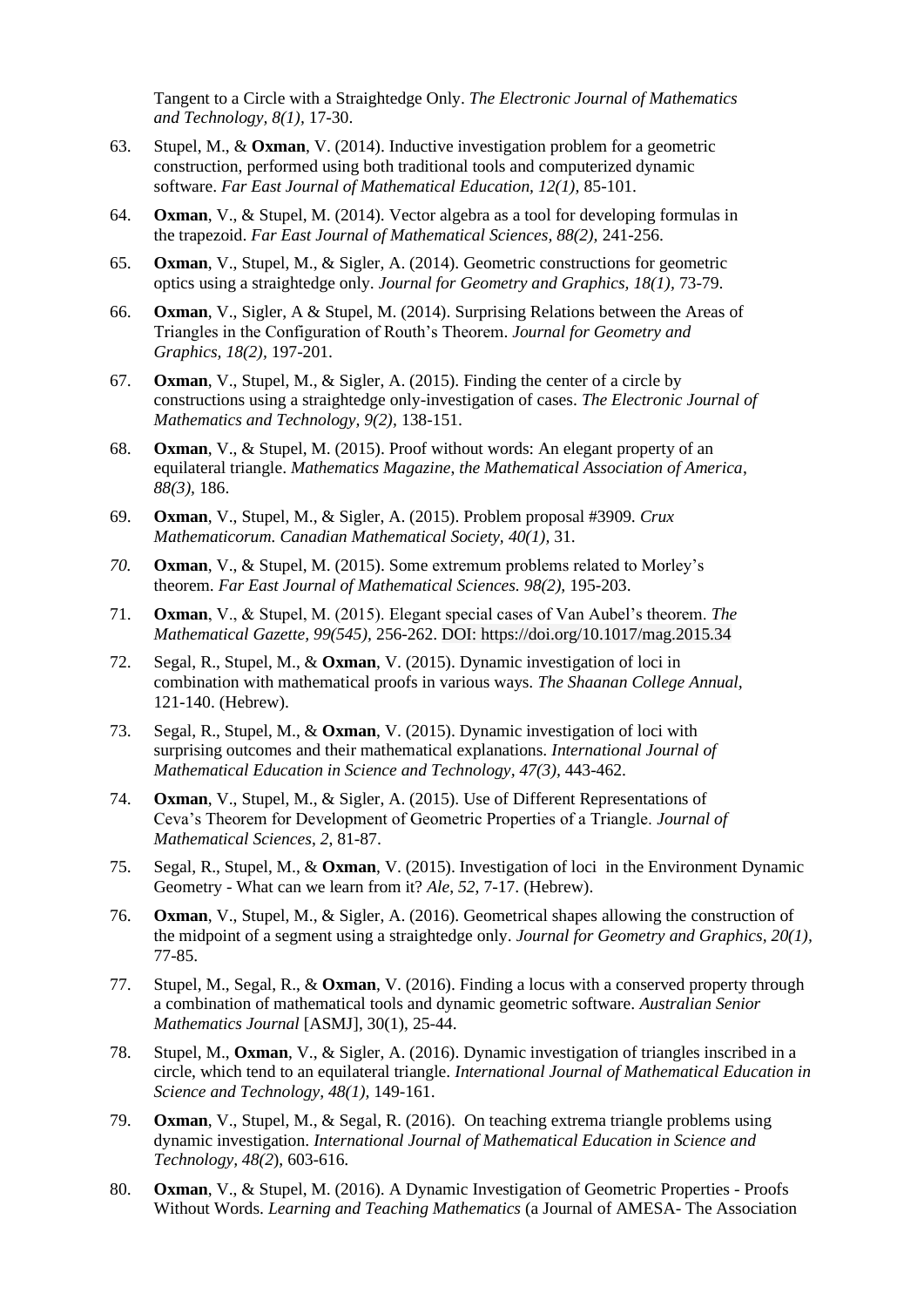for Mathematics Education of South Africa), South Africa, 21, 30-35. Available from [http://www.amesa.org.za/ArchiveLTM.htm.](http://www.amesa.org.za/ArchiveLTM.htm)

- 81. **Oxman**, V., Sigler, A., & Stupel, M. (2017). On invariance of Brocard angles in interior and exterior Pappus triangles of any given triangle. *Journal for Geometry and Graphics*, *21(1),* 61- 70.
- 82. **Oxman**, V., & Stupel, M. (2017). Proof without words: An elegant property of a triangle having an angle of 60 degrees. *Mathematics Magazine*, *the Mathematical Association of America*, *90(3),* 220.
- 83. Libeskind, S., Stupel, M., & **Oxman**, V. (2017). The concept of invariance in school mathematics. *International Journal of Mathematical Education in Science and Technology, 49(1),* 107-120.
- 84. Stupel, M., & **Oxman**, V. (2017). Proof without words: Property associated with the Orthocentre of a Triangle. *At Right Angle,* 6(2), 73.
- 85. **Oxman**, V., & Stupel, M. (2017). Various solution methods, accompanied by dynamic investigation, for the same problem as a means for enriching the mathematical toolbox. *International Journal of Mathematical Education in Science and Technology*, 49(3), 442-455.
- 86. \***Oxman**, V., Sigler, A., Stupel, M. (2018). Generalization of the Pappus Theorem in the Plane and in Space. *Journal for Geometry and Graphics, 22(1)*, 59-66.
- 87. \***Oxman**, V., & Stupel, M. (2018). Proof Without Words: An Elegant Property of an Isosceles Right Triangle, *Mathematics Magazine* , *the Mathematical Association of America*, 91:4, 254.
- 88. \*Stupel, M., & **Oxman**, V. (2018). Integrating various fields of mathematics in the process of developing multiple solutions to the same problems in geometry. *Australian Senior Mathematics Journal* [ASMJ], 32(1), 26-41.
- 89. \*Stupel, M., & **Oxman**, V. (2018). An easy construction for the harmonic mean. *At Right Angle,* 7(1), 52-53.
- 90. \***Oxman**, V., Stupel, M. & Jahangiri, J. (2018). "What If Not" strategy applied to openended stimulating problem posing in inquiry-based geometry classes. *The International Journal for Technology in Mathematics Education*. Plymouth, UK, 25(3), 35-40.
- 91. \***Oxman**, V., Stupel, M. & Jahangiri, J. (2019). Finding extrema without resorting to calculus. *Cogent Education*, 5(1). <https://doi.org/10.1080/2331186X.2018.1551299>
- 92. \*Stupel, M., & **Oxman**, V. (2019). Proof Without Words: Parallel Lines Passing Through the Points of Intersection of Two Circles. *Learning and Teaching Mathematics* (a Journal of AMESA- The Association for Mathematics Education of South Africa), South Africa, 27, 34. Available from<http://www.amesa.org.za/ArchiveLTM.htm>
- 93. \***Oxman**, V. (2019). On the Existence of Triangles with Given Lengths of Two Angle Bisectors and of the Cevian from the Third Angle Vertex. *Journal for Geometry and Graphics, 23(2)*, 183-187.
- 94. \***Oxman**, V., Stupel, M. (2020). Constructing a Bicentric Quadrilateral. *Learning and Teaching Mathematics* (a Journal of AMESA- The Association for Mathematics Education of South Africa), South Africa, 28, 36. Available from [http://www.amesa.org.za/ArchiveLTM.htm.](http://www.amesa.org.za/ArchiveLTM.htm)
- 95. \***Oxman**, V., Stupel, M. (2020). Proof Without Words: Trisection of a Parallelogram's Diagonal. *Ohio Journal of School Mathematics,84,*58.
- 96. \***Oxman**, V., Sigler, A. (2020). An inequality between the area of a triangle inscribed in a given triangle and the harmonic mean of the areas of vertex triangles. *International Journal of Mathematical Education in Science and Technology*. DOI:<https://doi.org/10.1080/0020739X.2020.1831089>
- 97. \***Oxman**, V., Stupel, M., Weissman, S. (2020). Surprising relations between the areas of different shapes and their investigation using a computerized technological tool.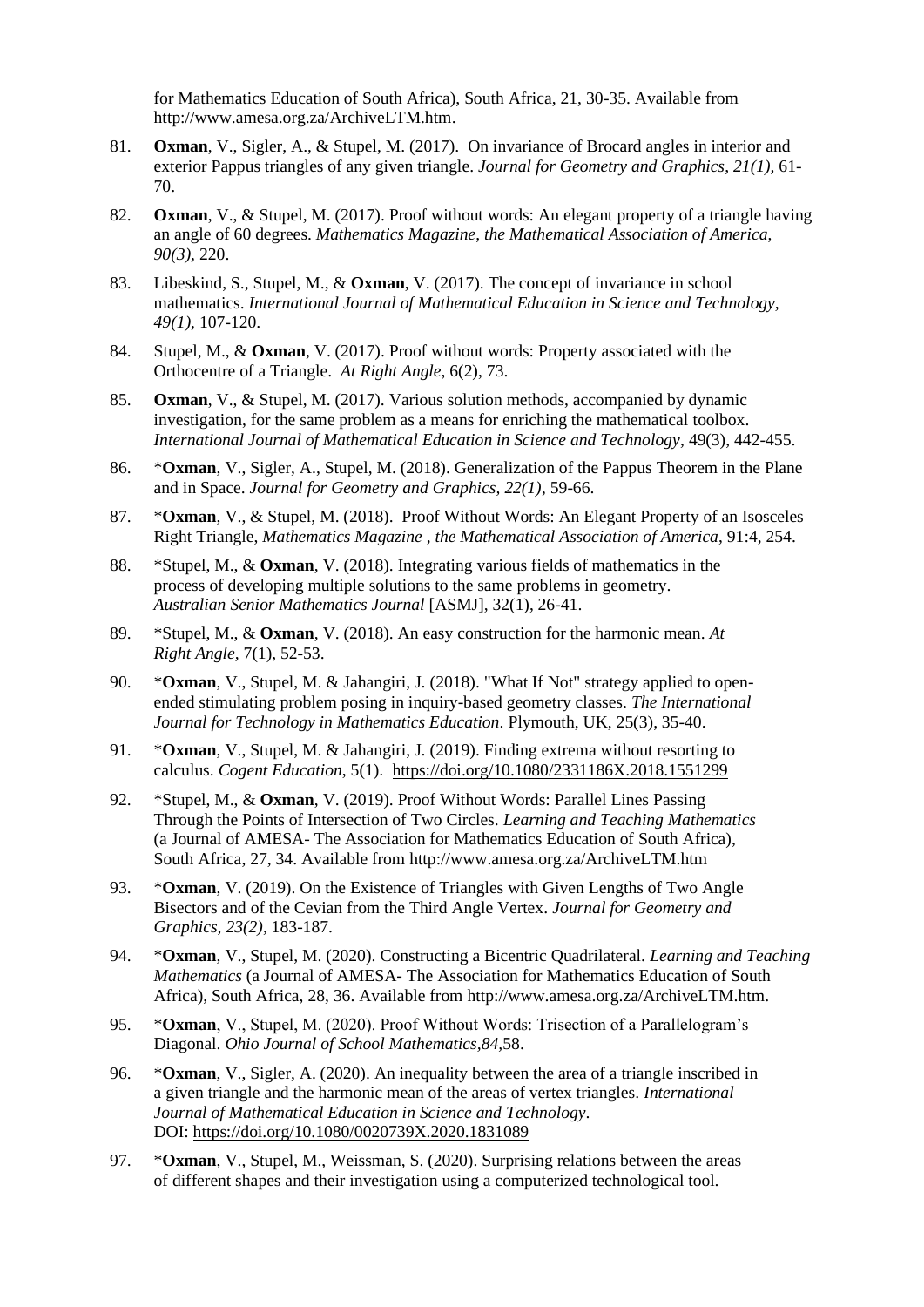*International Journal of Mathematical Education in Science and Technology*. DOI: <https://doi.org/10.1080/0020739X.2020.1847335>

- 98. \***Oxman**, V., Stupel, M. (2020). Illogical use of the converse of a theorem that can cause an incorrect solution. *International Journal of Mathematical Education in Science and Technology*. DOI: <https://doi.org/10.1080/0020739X.2020.1827172>
- 99. \***Oxman**, V., Sigler, A. (2020). Relations Between Ceva's Theorem and the Concurrency of Midlines of Quadrilaterals in a Triangle. *Journal for Geometry and Graphics, 24(1)*, 73-77.
- 100. \***Oxman**, V., Stupel, M. (2020). Conserved properties in polygons obtained by a point reflecting process. *International Journal of Mathematical Education in Science and Technology*. DOI:<https://doi.org/10.1080/0020739X.2020.1850898>
- 101. \***Oxman**, V., Stupel, M., Tal, I. (2020). Dynamic Investigation of Area Conservation Properties Using Computer Technology in a Classroom Activity. *International Journal of Technology in Mathematics Education*. Plymouth, UK, 27(4), 219-225.
- 102. \***Oxman**, V., Stupel, M. (2020). Proof without Words: A right triangle ABC with altitude AH  $=$   $\frac{1}{4}$  BC. *The Mathematical Gazette, 104(561), 534-535.* DOI:<https://doi.org/10.1017/mag.2020.113>
- 103. \***Oxman**, V., Stupel, M. (2020). Some activities in the style of "Proof without words" related to altitudes in a triangle. *North American GeoGebra Journal, 8(1),* 35-38.

#### **2. Accepted for Publication**

- 104. **Oxman**, V., Segal, R. & Stupel, M. Dynamic investigation of conservation and changing of features that occur when reflecting on a point located inside, above, and outside of various geometric shapes. *The Shaanan College Annual* (Hebrew).
- 105. \***Oxman**, V., Stupel, M. Three segments on a diagonal of a square. *Mathematics Magazine* , *the Mathematical Association of America*.
- 106. Stupel, M., Oxman, V. & Sigler, A. Special properties of a triangle with an angle of 60°. *Resonance : Journal of Science Education.*

#### **3. Articles in Conference Proceedings**

- 107. Antipov, I., & **Oxman**, V. (1979). To question of using microcalculators of various constructions in electronic techniques in general and technical education. In: *Proceeding: The Use of Electronic Techniques in Studying of Mathematics and its Applications* (pp. 29-33)*.* Moscow: The Science Institute of Contents and Methods of Training of the Science Pedagogical Academy of the USSR. (Russian).
- 108. Lodatko, J., & **Oxman**, V. (1986). The problems of using microcalculators in teaching mathematics. In: *Proceeding on Problems of Methods of Teaching Mathematics* (pp. 43-62). Moscow: The Moscow Pedagogical State Correspondence Institute. (Russian).
- 109. **Oxman**, V. (1989). The Pedagogical Software for Development of Mathematical Creative Activities of Students. Theses of All Union Conference *"Psychological and Pedagogical Problems of Using Computers at School"*, Moscow. (Russian).
- 110. **Oxman**, V. (1989). Creative Activities of Students. Theses of All Union Conference *"Psychological and Pedagogical Problems of Using Computers at School",* Moscow. (Russian).
- 111. **Oxman**, V. (1995). Initial understanding of probability on an intuitive level of young children. In: *Abstracts of the 11th Scientific Conference of the Israel Association for the Study of Education* (p. 43). Jerusalem. (Hebrew).
- 112. Stupel, M., & **Oxman**, V. (1995). Geometric construction with the straightedge alone. In: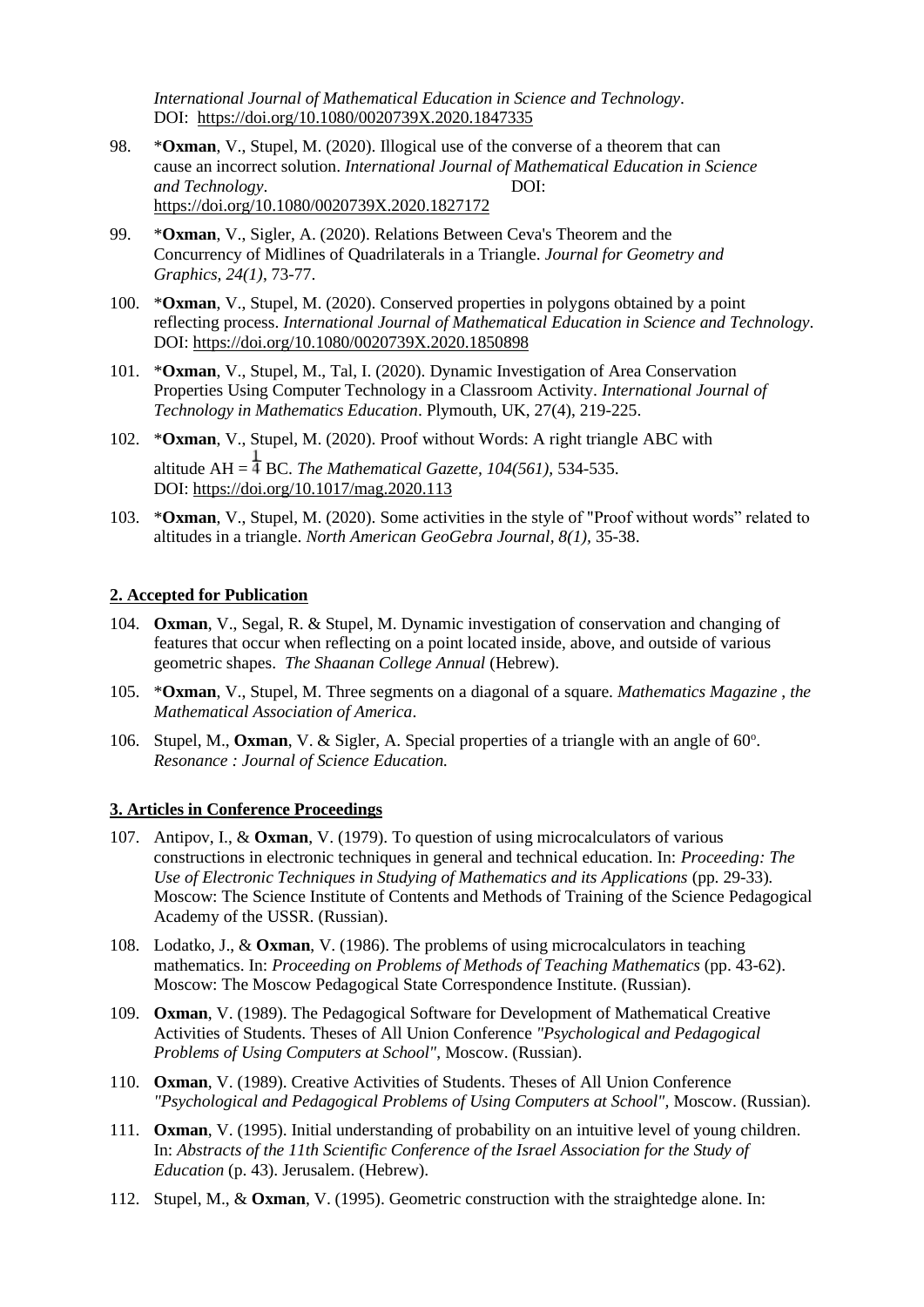Abstracts of the 2nd Conference of the Association for the Advancement of mathematics education in Israel (p. 35). Jerusalem. (Hebrew).

- 113. **Oxman**, V. (1995). Original Intuition of Symmetry and Misconception of Probability of Young Children. Paper in *Proceedings of the 47th CIEAEM MEETING "Mathematics (Education) and common sense: The Challenge of Social Change and Technological Development"* (pp. 178- 184).
- 114. **Oxman**, V. (1996). Mathematical game as an inductive method in studies. In: *Abstracts of the 3rd Conference of the Association for the Advancement of mathematics education in Israel* (p. 67). Jerusalem. (Hebrew).
- 115. **Oxman**, V., Stupel, M., & Sigler, A. (2014). Surprising properties in the triangle obtained by different representations of Ceva's theorem. Athens: ATINER'S Conference Paper Series, No: EMS2014-1171. (11 p.).
- 116. **Oxman**, V., Stupel, M., & Segal, R. (2015). Making use of dynamic software and mathematical tools in the solution of extremum problems in triangle geometry. Athens: ATINER'S Conference Paper Series, No: EMS2015-1633. (11 p.).
- 117. Segal, R., Stupel, M., & **Oxman**, V**.** (2015). Surprising Investigation of Loci Using Dynamic Software. Athens: ATINER'S Conference Paper Series, No: EMS2015-1779. (9 p).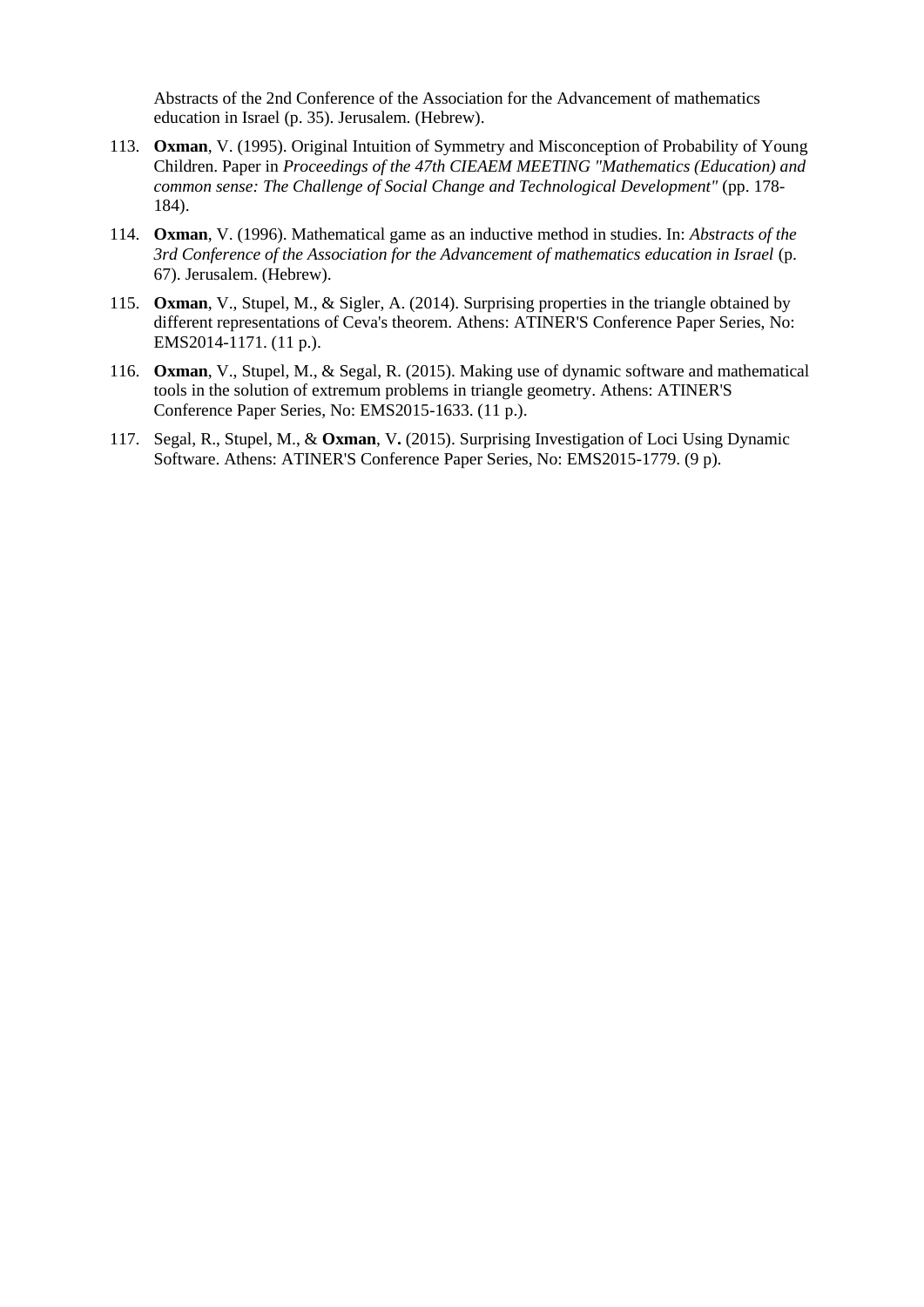- 118. **Oxman**, V., Sigler, A. & Stupel, M. (2016). "What if not" investigation method with the aid of Geogebra of a geometric configuration of quadrilaterals that through a dynamic process aspire to be square. Targu Mures, Romania: CADGME 2016. (3 p.). Acceptable at: <https://cadgme.ms.sapientia.ro/>
- 119. Sigler, A., **Oxman**, V., & Segal, R. (2016). The development of interesting connections between the radiuses of circles that are inscribed in or by triangles, and the discovery of unique features, with algebraic manipulations and dynamic exploration. Targu Mures, Romania: CADGME 2016. (3 p.). Acceptable at: <https://cadgme.ms.sapientia.ro/>
- 120. **Oxman**, V., Sigler, A. & Stupel, M. (2018). The Properties of Special Points on the Brocard Circle in a Triangle. Paper in L. Cocchiarella (Ed.), ICGG 2018— *Proceedings of the 18th International Conference on Geometry and Graphics, Advances in Intelligent Systems and Computing.* Springer International Publishing AG, part of Springer Nature 2019, pp. 362–370. [https://doi.org/10.1007/978-3-319-95588-9\\_29](https://doi.org/10.1007/978-3-319-95588-9_29)

#### **4. Other Scientific Publications**

#### **C.1 Textbooks, Methodic recommendations, curriculums**

- 121. **Oxman**, V. (1980). *The curriculums on study of methods of microcalculators' use for improvement of skill of headmasters and teachers of technical subjects of PTS.* Moscow: A-U SMC PTE<sup>1</sup>, 11 p. (Russian).
- 122. **Oxman**, V. (1980). *The curriculums of improvements of skill of the teachers of general education on subjects and of the directors of studies of PTS on methods of microcalculators' use.* Moscow: A-U SMC PTE, 11 p. (Russian).
- 123. Minaeva, S., & **Oxman**, V. (1980). *Use of microcalculator "Electronic B3-18" in teaching algebra and basis of math. Analysis.* Moscow: A-U SMC PTE, 132 p. (Russian).
- *124.* **Oxman**, V. (1980). *Use of microcalculators for solving of Problems on electrical engineering and electronics.* Moscow: A-U SMC PTE, 64 p. (Russian).
- 125. **Oxman**, V. (1982). *The using of microcalculators as a factor of improvement of methods of teaching mathematics, sciences and technical subjects.* Candidate Diss Thesis. Moscow: Science Institute of Contents and Methods of Training of the Science Pedagogical Academy of the USSR, 16 p. (Russian).
- 126. Bokov, S., Dic, Y., Konova, A., Nikiforov, G., **Oxman**, V., & Verbizkaya, N. (1982). *Use of microcalculators in teaching physics at professional-technical schools (PTS).* Moscow: A-U SMC PTE, 100 p. (Russian).
- 127. Oifirenko, T., & **Oxman**, V. (1982). *Use of microcalculators in laboratory works on electrical engineering and electronics.* Moscow: A-U SMC PTE, 37 p. (Russian).
- 128. **Oxman**, V. (1982). *The curriculum on course of commercial computations for PTS*. Moscow: A-U SMC PTE, 12 p. (Russian).
- 129. Antipov, I., Leybovich, A., & **Oxman**, V. (1983). *The curriculum of improvement of skill of the computers teachers of PTS.* Moscow: A-U SMC PTE, 8 p. (Russian).
- 130. Grigorjeva, T., & **Oxman**, V. (1983). *Electronic "B3-26" in teaching chemistry at PTS.* Moscow: Vyshaya Shcola, 43 p. (Russian).
- 131. Krass, E., & **Oxman**, V. (1984). *The complete set of educational documentation on the course of programming and computers.* Moscow: A-U SMC PTE, 50 p. (Russian).
- 132. Krasilshikov, B., & **Oxman**, V. (1984). *Microcalculators and its use in commercial computations*. Moscow: A-U SMC PTE, 145 p. (Russian).
- 133. **Oxman**, V. (1984). *Use of microcalculators in teaching mathematics at PTS*. Moscow:

<sup>1</sup> A-U SMC PTE - The All-Union Scientific-Methodical Center of Professional Technical Education.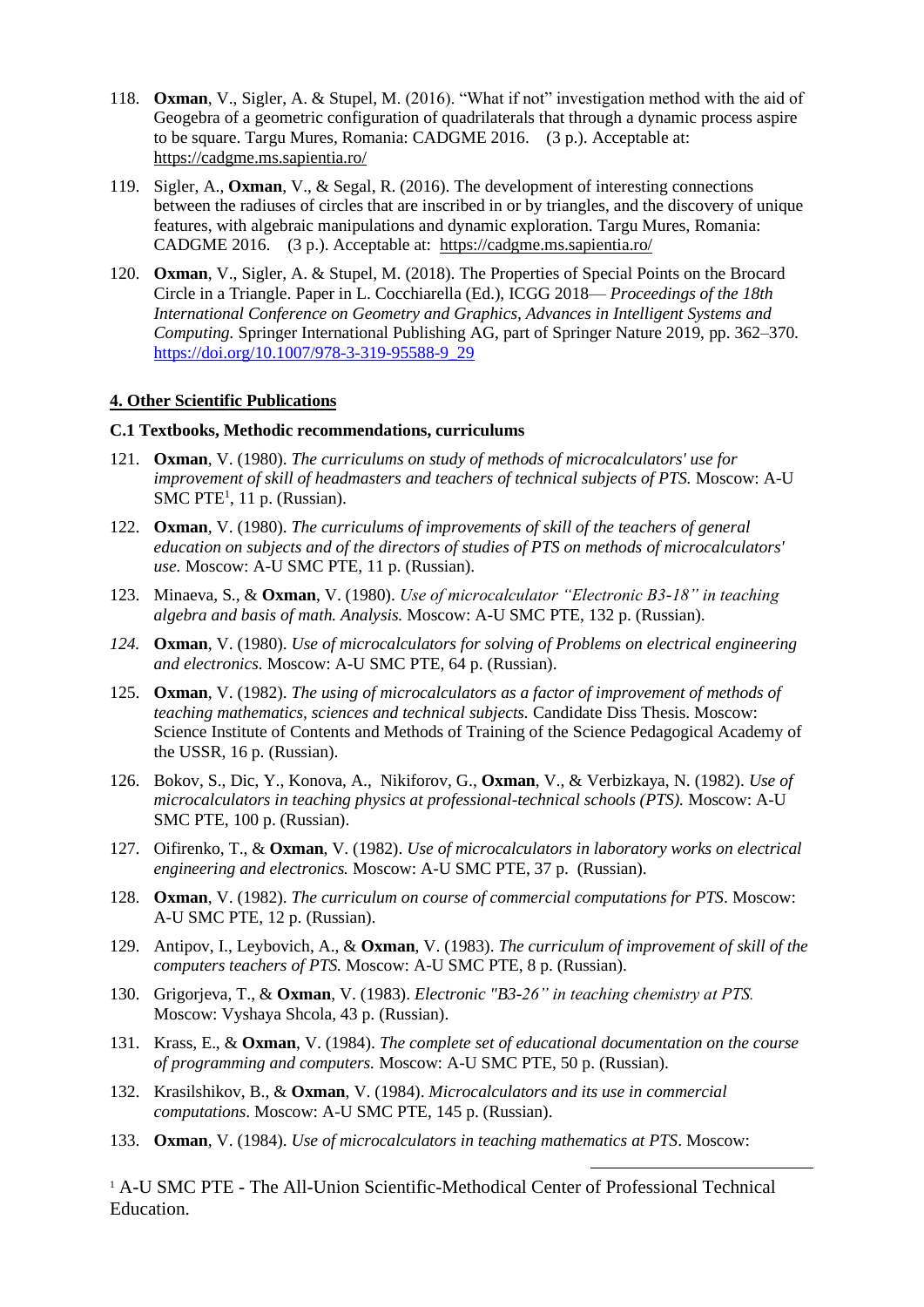Vyshaya Shcola, 57 p. (Russian).

- 134. Minaeva, S., & **Oxman**, V. (1984). *Use of calculators at the lessons of mathematics at PTS*. Moscow: Vyshaya Shcola, 71 p. (Russian).
- 135. **Oxman**, V. (1984). *Study of the methods of calculations with Microcalculators "Electronic B3- 18" and "Electronic B3-26*". Moscow: A-U SMC PTE, 43 p. (Russian).
- 136. **Oxman**, V., & Soskin, G. (1984). *Use of microcalculators in training of draftsmen-designers at technical schools*. Moscow: A-U SMC PTE, 70 p. (Russian).
- 137. Jukov, S., & **Oxman**, V. (1984). *Carrying-out of standard computations with microcalculators in training of skilled workers for oil- and gas- industry at PTS*. Moscow: A-U SMC PTE, 74 p. (Russian).
- 138. Krass, E., & **Oxman**, V. (1985). *The complete set of educational documentation on the course of basis of informatics and computers.* Moscow: A-U SMC PTE, 132 p. (Russian).
- 139. Vilenkin, N., **Oxman**, V., & Schwarzburd, S. (1986). *Microcalculator-to a schoolboy*. Moscow: Prosvesheniya, 95 p. (Russian).
- 140. Vilenkin, N., **Oxman**, V., & Schwarzburd, S. (1987). *Microcalculator-to a schoolboy*. Kishinev: Prosvesheniya, 95 p. (Moldavian).
- 141. Vilenkin, N., **Oxman**, V., & Schwarzburd, S. (1988). *Microcalculator-to a schoolboy*. Tallinn: Prosvesheniya, 95 p. (Estonian).
- 142. Kuznezov, J., & **Oxman**, V. (1986*). Programmed microcalculators*. Moscow: A-U SMC PTE, 125 p. (Russian).
- 143. Grigorjev, V., **Oxman**, V., & Shashurin, V. (1986). *Carrying-out of standard computations with microcalculators for processing of details on details on machine-tools*. Moscow: A-U SMC PTE, 120 p. (Russian).
- 144. **Oxman**, V. (1986). *Use of microcalculators and computers in studying of brigadier forms of organization and stimulation of labour*. Moscow: A-U SMC PTE, 48 p. (Russian).
- 145. Baranov, N., Kuznezov, V., & **Oxman**, V. (1986). *Teaching of PTS students to work with a programmed microcalculator*. Moscow: A-U SMC PTE, 83 p. (Russian). **Oxman**, V., & Soskin, G. (1988). *Methodic recommendations on using of programmed microcalculators for computations of machine components. Part 2: Mechanical gears.* Moscow: Central Advanced Training Institute for Teachers, 63 p. (Russian).
- 146. **Oxman**, V., & Soskin, G. (1988). *Methodic recommendations on using of programmed microcalculators for computations of machine components. Part 2: Mechanical gears.* Moscow: Central Advanced Training Institute for Teachers, 63 p. (Russian).
- 147. **Oxman**, V., & Soskin, G. (1988). *Methodic recommendations on using of programmed microcalculators for computations of machine components, Part1: The junctions of machine components*. Moscow: Russian, SMC PTE, 60 p. (Russian).